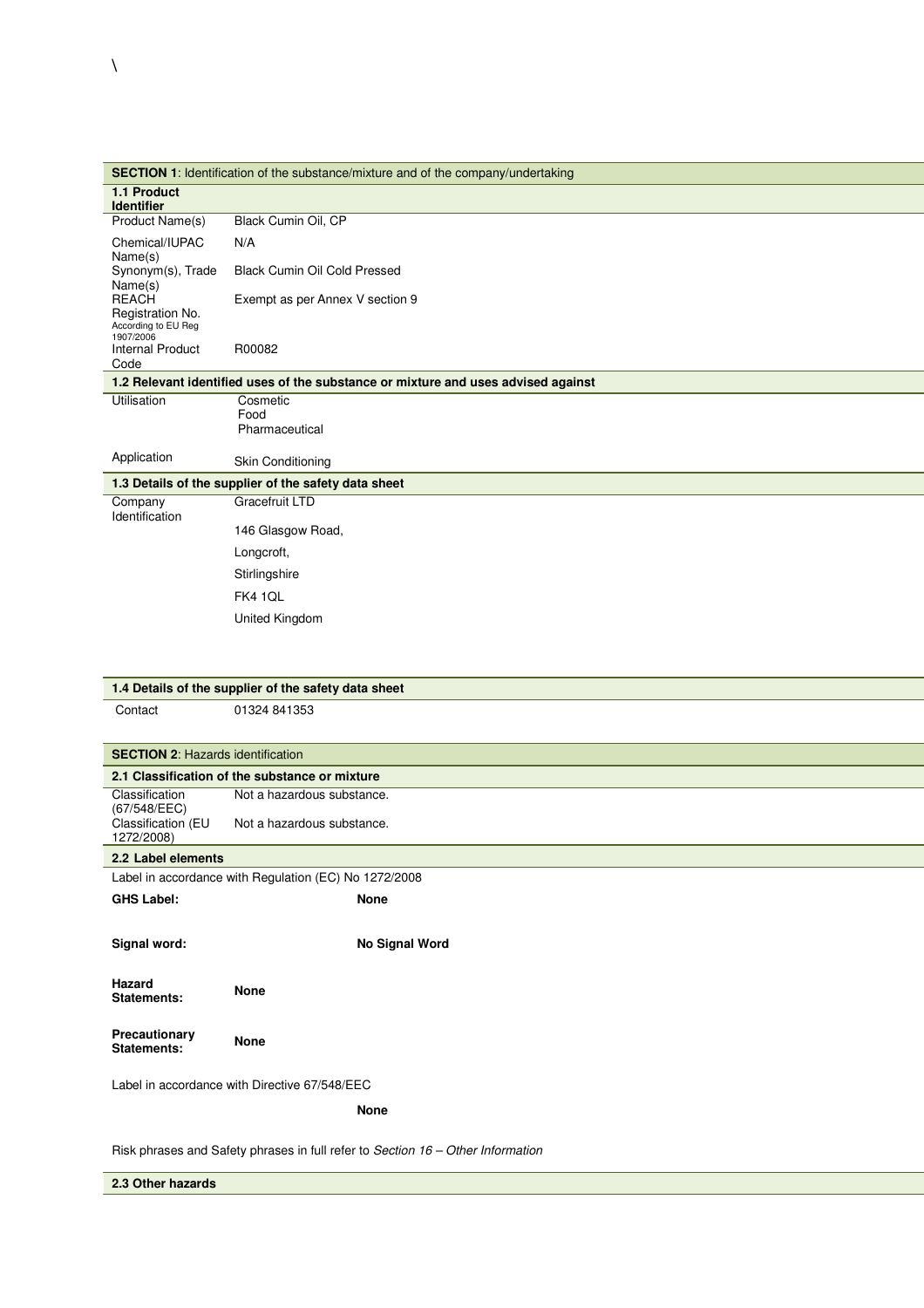At appropriate application there is no cause for an endangerment of the environment and health of humans.

| <b>SECTION 3: Composition/information on ingredients</b>                                                                             |  |                            |  |            |               |     |                       |                                               |                                          |
|--------------------------------------------------------------------------------------------------------------------------------------|--|----------------------------|--|------------|---------------|-----|-----------------------|-----------------------------------------------|------------------------------------------|
| 3.1 Substances                                                                                                                       |  |                            |  |            |               |     |                       |                                               |                                          |
| Nigella Sativa Seed Oil is the fixed oil obtained by cold pressing from the seeds of Black Caraway, Nigella sativa L., Ranunculaceae |  |                            |  |            |               |     |                       |                                               |                                          |
| <b>EU INCI</b>                                                                                                                       |  | <b>US INCI</b>             |  | CAS No.    | <b>EINECS</b> | %   | <b>Classification</b> |                                               |                                          |
|                                                                                                                                      |  |                            |  |            |               |     |                       | EU 1272/2008                                  | EU 67/548:                               |
| Nigella Sativa<br>Seed Oil                                                                                                           |  | Nigella Sativa<br>Seed Oil |  | 90064-32-7 | 290-094-1     | 100 |                       | Not classified as a<br>hazardous<br>substance | Not classified<br>hazardous<br>substance |

| 3.2 Mixtures |  |
|--------------|--|
| N.A          |  |

| <b>SECTION 4: First aid measures</b>  |                                                                                                                                                                                                            |  |  |  |
|---------------------------------------|------------------------------------------------------------------------------------------------------------------------------------------------------------------------------------------------------------|--|--|--|
| 4.1 Description of first aid measures |                                                                                                                                                                                                            |  |  |  |
| General<br>Information                | No special measures necessary                                                                                                                                                                              |  |  |  |
| Eye Contact                           | Check for and remove lenses. Flush with water for at least 15 minutes. Contact a doctor if symptoms persist.                                                                                               |  |  |  |
| Ingestion                             | Generally, first aid is not necessary. Seek medical attention in case of any adverse effects.                                                                                                              |  |  |  |
| <b>Inhalation</b>                     | Not expected, but in case of irritation, remove from exposure site to fresh air. Keep at rest. Seek medical advice                                                                                         |  |  |  |
| <b>Skin Contact</b>                   | No measures, being a non-toxic product, in case any symptoms appear, remove contaminated clothes. Cover wash with wate<br>soap; cover the irritated skin with emollient – may need to seek medical advice. |  |  |  |
| Other                                 | When assessing action take into account Risk & Safety Phrases (Section 15 - Regulatory Information)                                                                                                        |  |  |  |

# **4.2 Most important symptoms and effects, both acute and delayed**

**N.A**

### **4.3 Indication of any immediate medical attention and special treatment needed N.A**

# **SECTION 5: Fire fighting measures**

### **5.1 Extinguishing Media**

Fire can be extinguished using: Carbon-dioxide, dry-powder or foam Unsuitable media: Direct sprays of water.

### **5.2 Special hazards arising from the substance or mixture.**

This product is made up of inflammable material with low risk. The product may only form ignitable mixtures or burn only upon heating above the flash point. However, minor contamination by lightly volatile hydrocarbons may increase the hazard. Ignition hazard at welding at the empty container. Dangerous combustion residues: smoke, carbon monoxide, carbon dioxide

# **5.3 Advice for**

**fire-fighters**

 Closed containers my build up pressure when exposed to heat. Cool with water spray. Dangerous combustion residues: smoke, carbon-monoxide, carbon-dioxide.

In the case of a fire: use respirator.

# **SECTION 6: Accidental release measures**

### **6.1 Personal precautions**

Protective gloves and eye wear should be worn when handling spillages to prevent any contamination of skin, eyes and personal clothing (refer to Section 8 - Exposure controls/personal protection)

In the case of spills, beware of slippery floors and surfaces.

Avoid flames or other potential sources of ignition, provide adequate ventilation, and avoid contact with skin and eye contact. Good personal washing routines should be followed after accidental realise.

#### **6.2 Environmental precautions**

Do not allow discharge in drains, water supply or onto soil, if spilt on soil or land use adequate cleaning measure in line with Government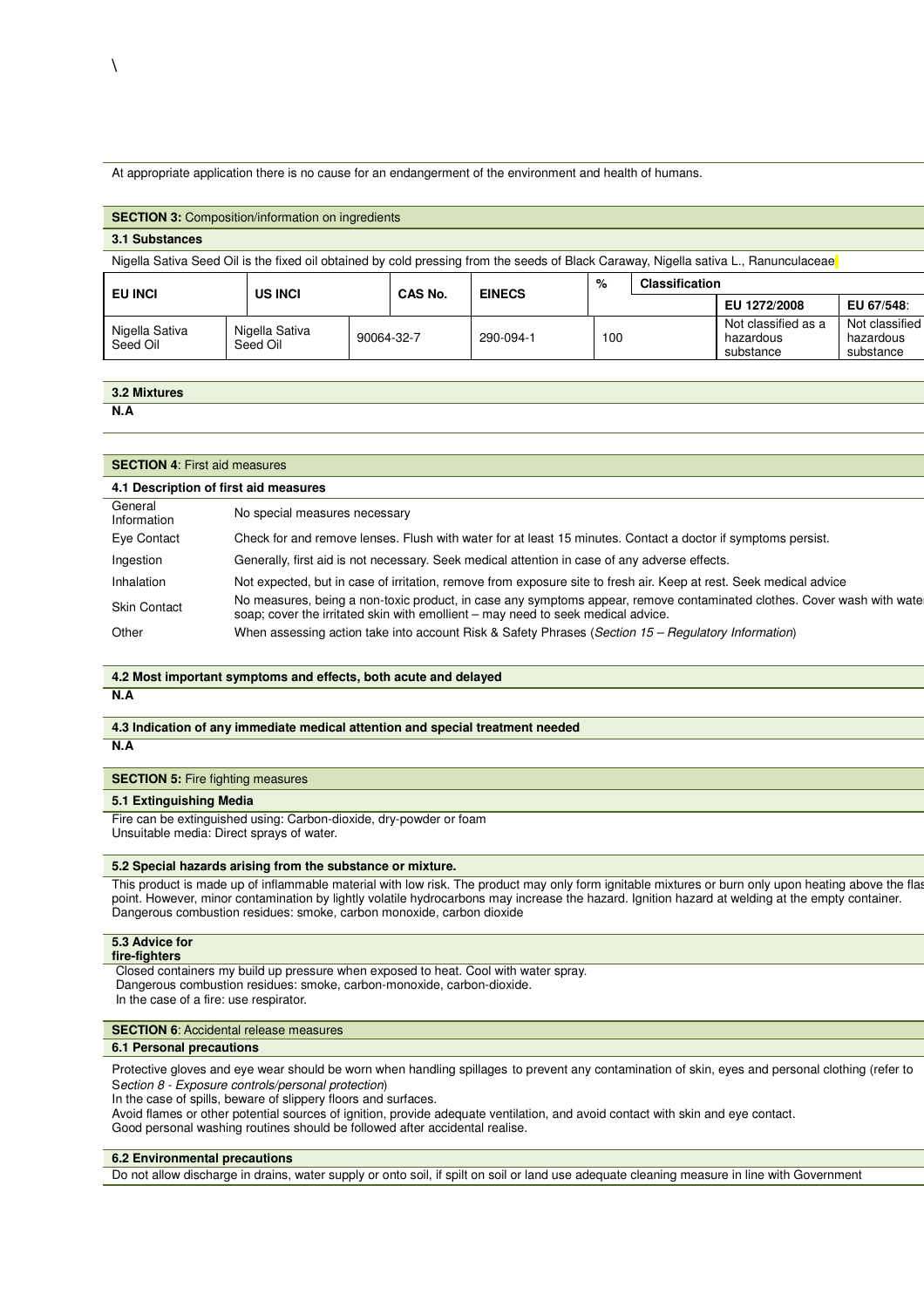### environmental protection legislation.

Land Spill: Shut off source. Prevent product from entering sewerage, water courses or low lying areas. Take measures to reduce or prevent effects on ground water. Gather product mechanically if possible. Bind remainings of the product with sand or other appropriate absorbent and remove. Dispose of product and contaminated absorbents in suitable containers, as directed in section 13.

Water Spill: Confine the spill immediately with booms. Warn other ships. Notify port and other relevant authorities. Remove from the surface by skimming or with suitable absorbents. In running waters, apply appropriate dispersants in accordance with local regulation.

#### **6.3 Methods and material for containment and cleaning up**

Remove all potential ignition sources. Contain spillage. Cover with non-combustible inert inorganic absorbent material. Sweep up and remove to an approved disposal container or gather product mechanically if possible. Bind remaining of the product with sand or other appropriate absorbents and remove. (refer to Section 13- Disposal Considerations) Dispose according to UK/EU Environmental regulations.

#### **6.4 References to other sections.**

Please refer to Section 8 - Exposure controls/personal protection for further information on personal precautions Please refer to *Section 13 - Disposal Considerations* for further information on waste treatment.

### **SECTION 7: Handling and Storage**

# **7.1 Precautions for safe handling**

Apply good manufacturing practice & industrial hygiene practices, ensuring proper ventilation.

Observe good personal hygiene, and do not eat, drink or smoke whilst handling.

Use protective equipment such as gloves and eye goggles to minimise oil to skin contact

Keep Containers leak proof closed and dry.

Prevent spills and leakages to avoid slip hazard.

Provide suitable mechanical equipment for the safe handling of drums and heavy packages.

#### **7.2 Conditions for safe storage, including any incompatibilities**

Store in a well filled and closed air-tight container protected from light at a temperature not exceeding 25°C. Store in a well-ventilated environment and keep away from sources of ignition.

Intrusion into soil to be avoided.

Do no re-use the empty container.

Electrical equipment and fittings must comply with local regulations. Ignition hazard when welding at empty containers

# **7.3 Specific end use(s)**

# **N.A**

(perceptible

| <b>SECTION 8:</b> Exposure controls/personal protection |  |  |  |  |
|---------------------------------------------------------|--|--|--|--|
| 8.1 Control Parameters                                  |  |  |  |  |
| No special measures required                            |  |  |  |  |
| 8.2 Exposure Controls                                   |  |  |  |  |

| Eye protection            | <b>OU</b> | Use approved safety goggles or face shield with side shields.                                                |
|---------------------------|-----------|--------------------------------------------------------------------------------------------------------------|
| Hand protection           |           | Avoid skin all contact. Wear impervious gloves.                                                              |
| Respiratory protection    | OO,       | Where ventilation may be inadequate, wear self-contained breathing apparatus.<br>Avoid excessive inhalation. |
| Ventilation               |           | Apply local ventilation where appropriate.                                                                   |
| Work/Hygiene<br>practices | ı۲        | Wash hands with soap & water after handling.                                                                 |

# **SECTION 9:** Physical and chemical properties

**9.1 Information on basic physical and chemical properties** Appearance Clear, light yellow liquid **Odour** Characteristic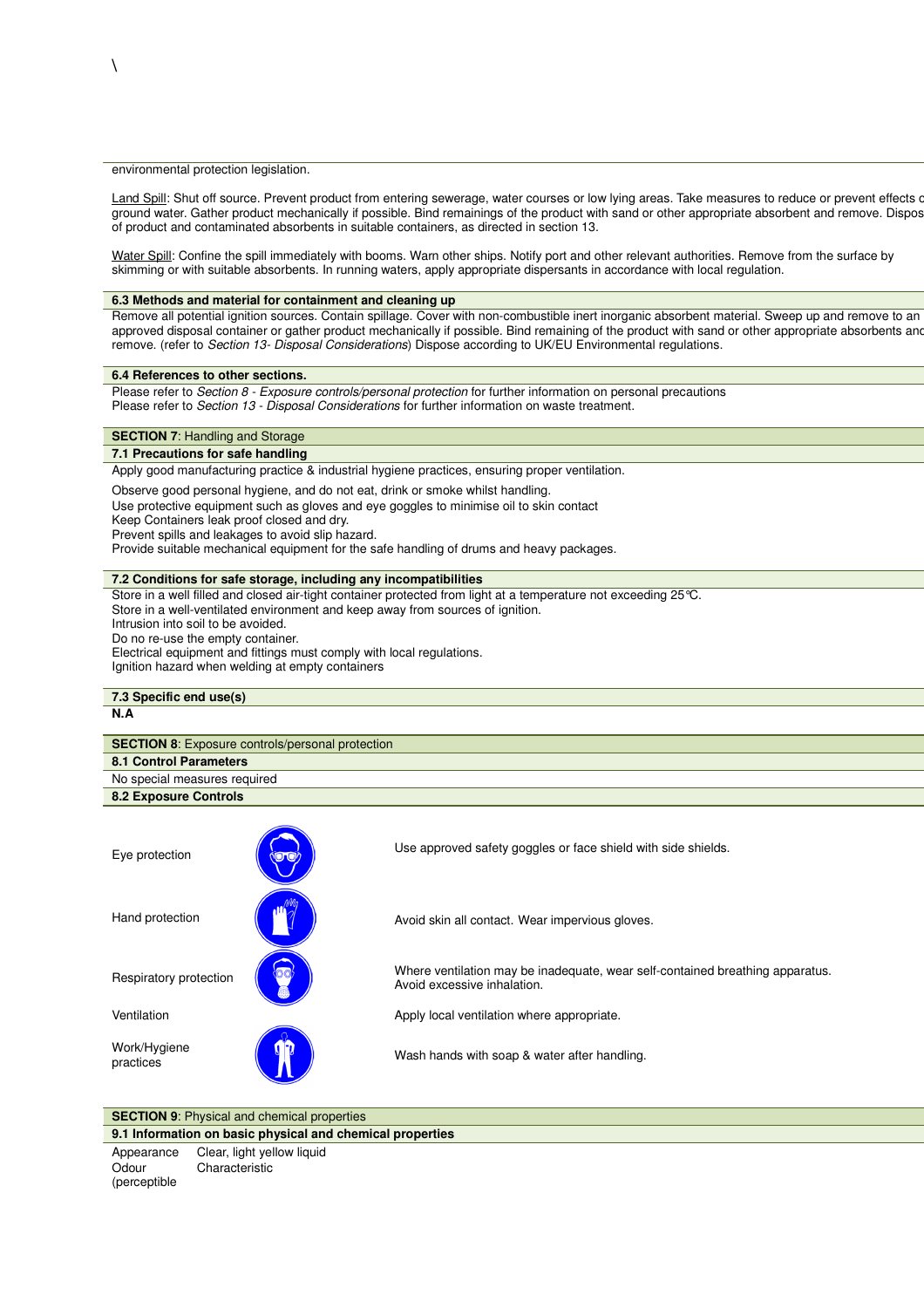| $\mathcal{E}$                                              |                                                   |
|------------------------------------------------------------|---------------------------------------------------|
| Odour<br>Threshold                                         | N.A                                               |
| рH                                                         | N.A                                               |
| Melting/Fre<br>ezing Point                                 | N.A                                               |
| Initial<br>Boiling<br>Point and<br><b>Boiling</b><br>Range | $< 350^{\circ}$ C                                 |
| <b>Flash Point</b>                                         | 200 °C                                            |
| Evaporation<br>rate                                        | N.A                                               |
| Flammabilit<br>y (solid,<br>gas)                           | N.A                                               |
| Upper/lower<br>flammability<br>or explosive<br>limits      | N.A                                               |
| Vapour<br>pressure                                         | N.A                                               |
| Vapour<br>Density                                          | N.A                                               |
| Relative<br>Density                                        | $0.916 - 0.924$ at 20 ℃                           |
| Solubility(ie<br>s)                                        | Soluble in oil and ethanol, not soluble in water. |
| Partition<br>coefficient:<br>n-<br>octanol/wat             | N.A                                               |
| er<br>Auto-<br>ignition                                    | N.A                                               |
| temperature<br>Decomposit<br>ion                           | N.A                                               |
| temperature                                                |                                                   |
| Viscosity                                                  | N.A                                               |
| Explosive<br>properties                                    | N.A                                               |
| Oxidising<br>properties                                    | N.A                                               |

# **9.2 Other information**

**N.A**

# **SECTION 10:** Stability and reactivity

**10.1 Reactivity**

Oxidation with atmospheric oxygen. Formation of free fatty acids.

# **10.2 Chemical stability**

Stable under normal temperature conditions.

# **10.3 Possibility of hazardous reactions**

Reacts with oxidants.

### **10.4 Conditions to avoid**

Keep away from sources of ignition such as heat sources, open flames and sunlight. Avoid high temperature near flashpoint.

#### **10.5 Incompatible materials**

Avoid contact with acids, alkalis and strong oxidising agents such as liquid chlorine and concentrated oxygen.

### **10.6 Hazardous decomposition products**

Product does not decompose at proper handling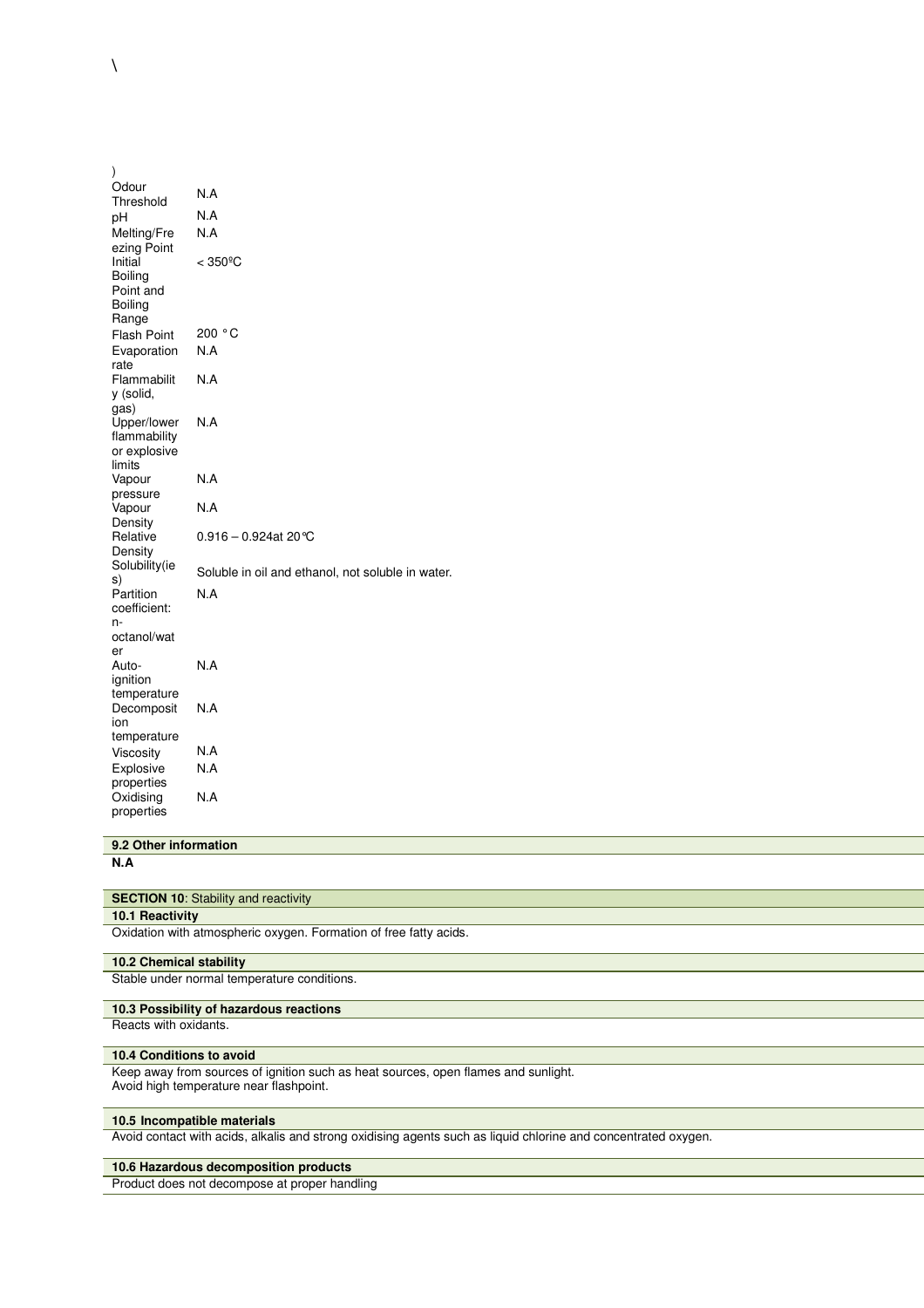Likely to cause smoke and acrid fumes during combustion: carbon dioxide, carbon monoxide and other non-identified organic compounds may be formed.

**SECTION 11:** Toxicological information

| 11.1 Information on toxicological effects. |                                                                                                   |  |  |  |  |
|--------------------------------------------|---------------------------------------------------------------------------------------------------|--|--|--|--|
| Acute                                      | In compliance with generally accepted uses and quantities are no negative impacts to be expected. |  |  |  |  |
| toxicity:                                  | LD50 (Oral): not determined                                                                       |  |  |  |  |
|                                            | LC50: not determined                                                                              |  |  |  |  |
| Skin                                       | No data available                                                                                 |  |  |  |  |
| corrosion /                                |                                                                                                   |  |  |  |  |
| irritation:                                |                                                                                                   |  |  |  |  |
| Serious eye                                | No data available                                                                                 |  |  |  |  |
| damage/irrit                               |                                                                                                   |  |  |  |  |
| ation:                                     |                                                                                                   |  |  |  |  |
| Respiratory                                |                                                                                                   |  |  |  |  |
| or skin<br>sensitisatio                    | No data available                                                                                 |  |  |  |  |
|                                            |                                                                                                   |  |  |  |  |
| n:<br>Germ cell                            | There is not expected negative impact.                                                            |  |  |  |  |
| mutagenicit                                |                                                                                                   |  |  |  |  |
| у:                                         |                                                                                                   |  |  |  |  |
| Carcinogeni                                |                                                                                                   |  |  |  |  |
| city:                                      | There is not expected negative impact.                                                            |  |  |  |  |
| Reproductiv                                | There is not expected negative impact.                                                            |  |  |  |  |
| e toxicity:                                |                                                                                                   |  |  |  |  |
| STOT-                                      | No data available                                                                                 |  |  |  |  |
| single                                     |                                                                                                   |  |  |  |  |
| exposure:                                  |                                                                                                   |  |  |  |  |
| STOT-                                      | No data available                                                                                 |  |  |  |  |
| repeated                                   |                                                                                                   |  |  |  |  |
| exposure:                                  |                                                                                                   |  |  |  |  |
| Aspiration                                 | No data available                                                                                 |  |  |  |  |
| hazard:<br>Other                           | No data available                                                                                 |  |  |  |  |
| information:                               |                                                                                                   |  |  |  |  |
|                                            | <b>SECTION 12: Ecological information</b>                                                         |  |  |  |  |
| 12.1 Toxicity                              |                                                                                                   |  |  |  |  |
|                                            | Specific ecological toxicity data for this product are not available.                             |  |  |  |  |
|                                            |                                                                                                   |  |  |  |  |
|                                            | 12.2 Persistence and degradability                                                                |  |  |  |  |
|                                            | Biologically well degradable.                                                                     |  |  |  |  |
|                                            | 12.3 Bio-accumulative potential                                                                   |  |  |  |  |
| Possible                                   |                                                                                                   |  |  |  |  |
|                                            |                                                                                                   |  |  |  |  |

**12.4 Mobility in soil N.A**

**12.5 Results of PBT and VPVB assessment N.A**

# **12.6 Other adverse effects**

Water Hazard Rate: WGK 1

Avoid spillage in environment – If spilt follow clear up procedures in line with Government environmental legislation – call emergency services if large spillage.

Prevent surface contamination of soil, ground & surface water.

# **SECTION 13: Disposal considerations**

### **13.1 Waste Treatment Methods**

Collect and dispose of waste product at an authorised disposal facility.

Remaining product residues avoid disposing to drainage systems and into the environment – seek expert advice.

|                                            | <b>SECTION 14: Transport information</b>                                                                                                                 |  |  |  |  |  |
|--------------------------------------------|----------------------------------------------------------------------------------------------------------------------------------------------------------|--|--|--|--|--|
| $(14.2)$ UN<br>proper<br>shipping<br>name: | Joioba Oil, Golden (refer to Section 1 – Product Identifiers)                                                                                            |  |  |  |  |  |
| (14.6)<br><b>Special</b>                   | Keep container closed, dry, and cool. (Refer to Section $6 -$ Accidental release measures and Section $8 -$ Exposure Controls and<br>Personal Protection |  |  |  |  |  |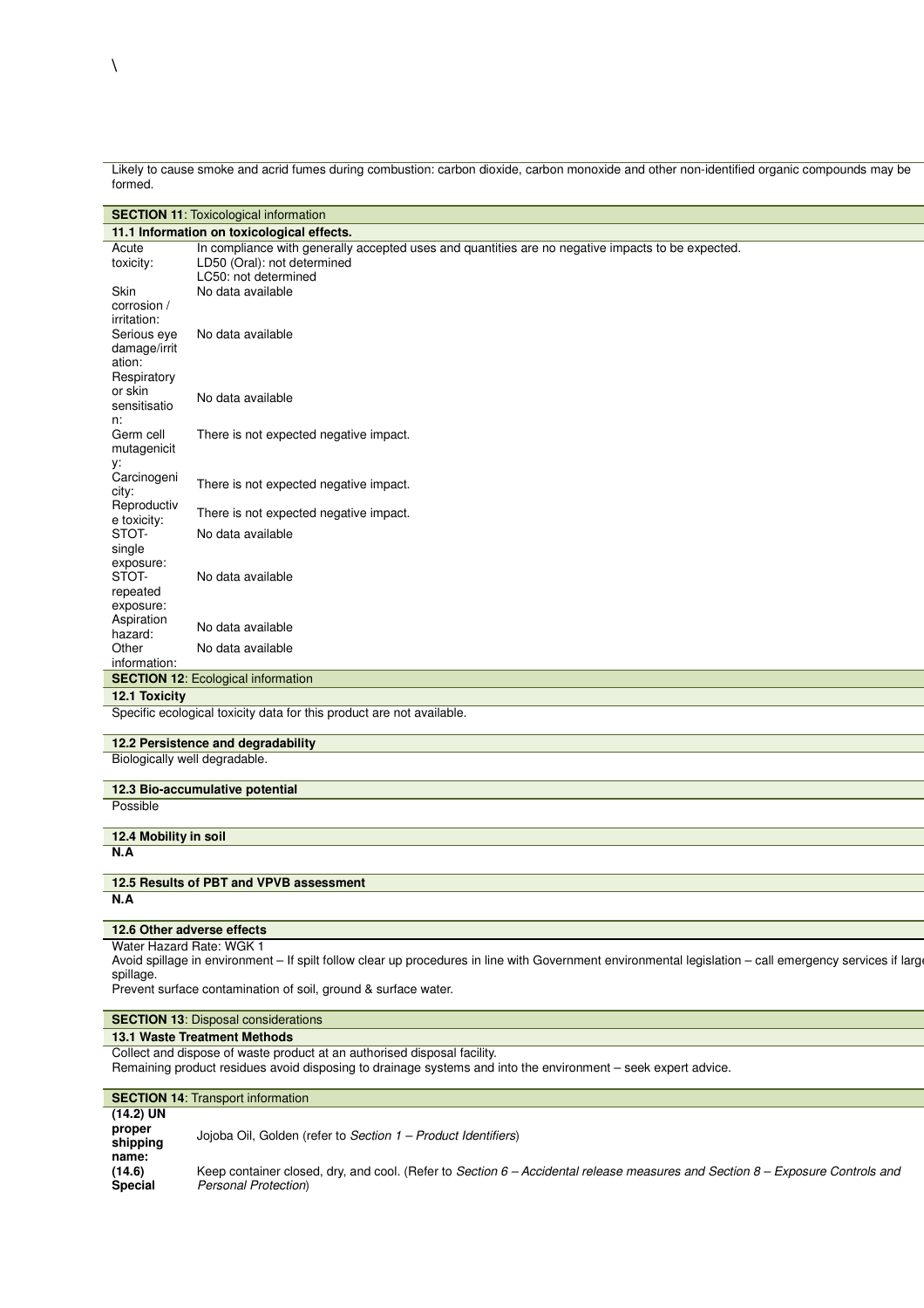| precaution<br>s for user:<br>Not<br>hazardous<br>under<br>transport<br>regulations                          |     |                         |                  |                          |                          |                          |  |
|-------------------------------------------------------------------------------------------------------------|-----|-------------------------|------------------|--------------------------|--------------------------|--------------------------|--|
| (14.5) Environmental<br>hazards                                                                             |     | Shipping Class          | (14.1) UN Number | Hazardous Class          |                          | (14.4) Packaging Group   |  |
| <b>IMDG</b>                                                                                                 |     | Sea                     | ٠                | $\overline{\phantom{a}}$ | ٠                        | $\overline{\phantom{a}}$ |  |
| <b>ADR</b>                                                                                                  |     | Road                    | ۰                | ۰                        | ٠                        |                          |  |
| <b>RID</b>                                                                                                  |     | Train                   | ۰                |                          | ٠                        |                          |  |
| <b>ICAO</b>                                                                                                 |     | Air                     | ٠                | $\overline{\phantom{a}}$ | ٠                        |                          |  |
| <b>ADN</b>                                                                                                  |     | <b>Inland Waterways</b> | ۰                |                          | $\overline{\phantom{a}}$ |                          |  |
| (14.7)<br>Transport in<br>bulk<br>according to<br>Annex II of<br>MARPOL73<br>/78 and the<br><b>IBC Code</b> | N/A |                         |                  |                          |                          |                          |  |

#### **SECTION 15: Regulatory information**

#### **15.1 Safety, health and environmental regulations/legislation specific for the substance or mixture**

Regulation (EC) No 1907/2006 of the European Parliament and of the Council of 18 December 2006 concerning the Registration, Evaluation, Authorisation and Restriction of Chemicals (REACH), establishing a European Chemicals Agency, amending Directive 1999/45/EC and repealing Council Regulation (EEC) No 793/93 and Commission Regulation (EC) No 1488/94 as well as Council Directive 76/769/EEC and Commission Directives 91/155/EEC, 93/67/EEC, 93/105/EC and 2000/21/EC, including amendments.

#### **15.2 Chemical safety assessment**

An assessment has not been executed as this is not a hazardous material according to article 31 of REACH 1907/2006.

|                                      | <b>SECTION 16: Other information</b>                                                                                                                             |  |  |  |  |  |
|--------------------------------------|------------------------------------------------------------------------------------------------------------------------------------------------------------------|--|--|--|--|--|
| Allergens:                           | None                                                                                                                                                             |  |  |  |  |  |
|                                      | Training instructions: Refer to possible hazard before use of this product.                                                                                      |  |  |  |  |  |
|                                      | <b>Abbreviations and acronyms:</b>                                                                                                                               |  |  |  |  |  |
| <b>MSDS</b>                          | Material Safety Data Sheet                                                                                                                                       |  |  |  |  |  |
| <b>INCI</b>                          | International Nomenclature of Cosmetic Ingredients                                                                                                               |  |  |  |  |  |
| <b>CAS</b>                           | <b>Chemical Abstract Service</b>                                                                                                                                 |  |  |  |  |  |
| <b>IMDG</b>                          | International Maritime Code for Dangerous Goods                                                                                                                  |  |  |  |  |  |
| <b>ADR</b>                           | Accord européen sur le transport des marchandises dangereuses par Route (European Agreement concerning the International<br>Carriage of Dangerous Goods by Road) |  |  |  |  |  |
| <b>RID</b>                           | International Carriage of Dangerous Goods by Rail                                                                                                                |  |  |  |  |  |
| <b>ICAO</b>                          | International Civil Aviation Organization                                                                                                                        |  |  |  |  |  |
| <b>ADN</b>                           | International Carriage of Dangerous Goods by Inland Waterways                                                                                                    |  |  |  |  |  |
| <b>GHS</b>                           | Globally Harmonized System of Classification and Labelling of Chemicals                                                                                          |  |  |  |  |  |
| <b>Trem Card</b>                     | <b>Transport Emergency Card</b>                                                                                                                                  |  |  |  |  |  |
| <b>STOT</b>                          | Specific Target Organ Toxicity                                                                                                                                   |  |  |  |  |  |
| N.A or N/A                           | Not Available                                                                                                                                                    |  |  |  |  |  |
| <b>Risk Phrases in full:</b><br>None |                                                                                                                                                                  |  |  |  |  |  |

**Safety Phrases in full:** None

**Disclaimer This information contained herein is believed to be true and correct at the time of our response. Any views or opinions**  presented in this document are solely those of the author and do not necessarily represent those of Gracefruit LTD. Neithe **can we guarantee the accuracy of any of the information or data contained within. It is not, and should not be construed as, a guarantee or warranty, or a part of our contractual or other legal obligations. Disclosure, reproduction or transmission, in whole or in part, without prior written consent of Gracefruit LTD is not permitted.**

### **Revisions in this document Date (DD- Change**